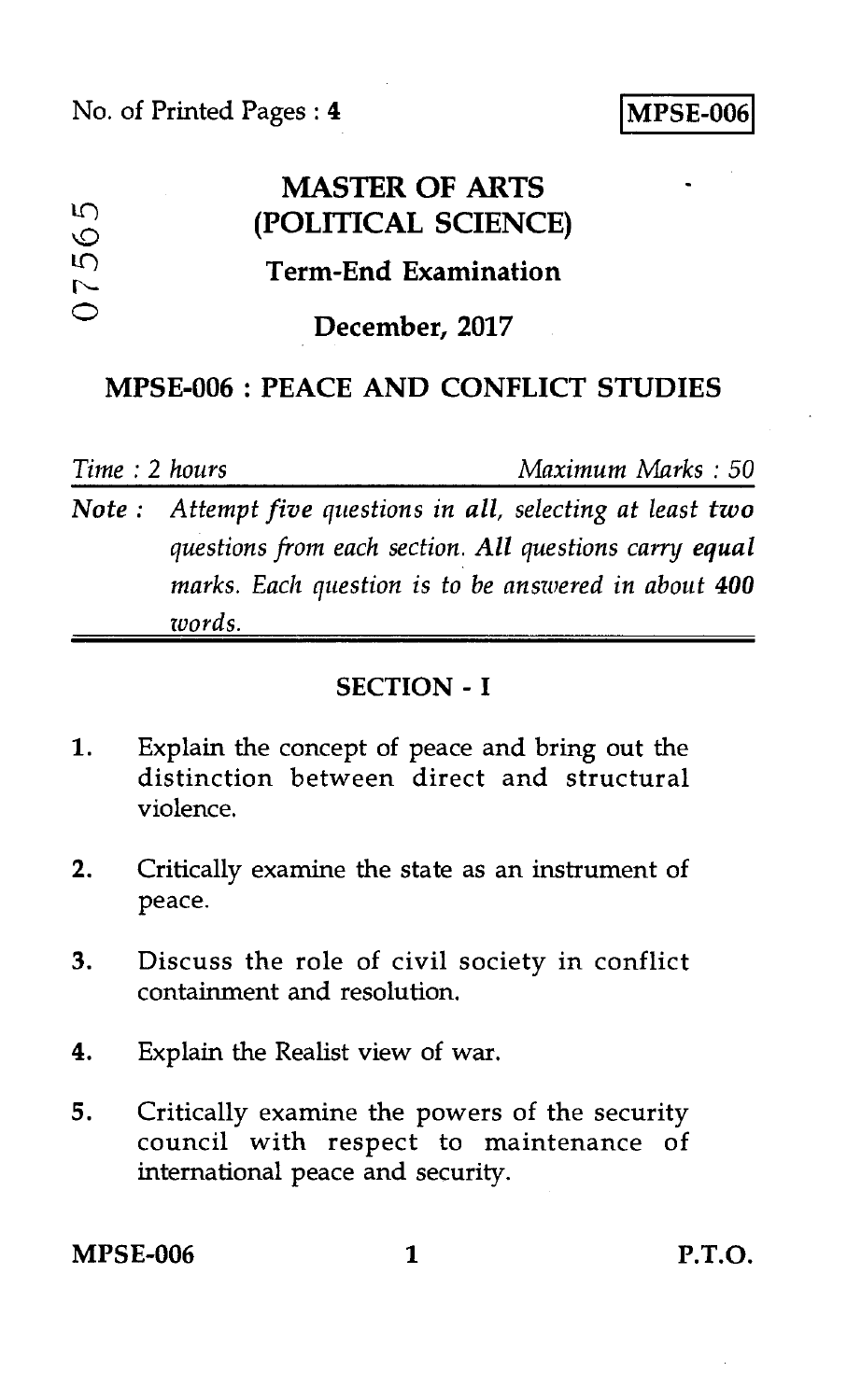#### **SECTION - II**

- 6. Critically examine initiatives and effectiveness of CBMs between India and Pakistan.
- 7. Discuss the role of regional organisations in conflict prevention and resolution.
- 8. What are the measures that can be taken to ensure. human security ? Elaborate.
- 9. Examine the nature and features of peace movements in the post - war period.
- 10. Discuss the Gandhian approach to peace.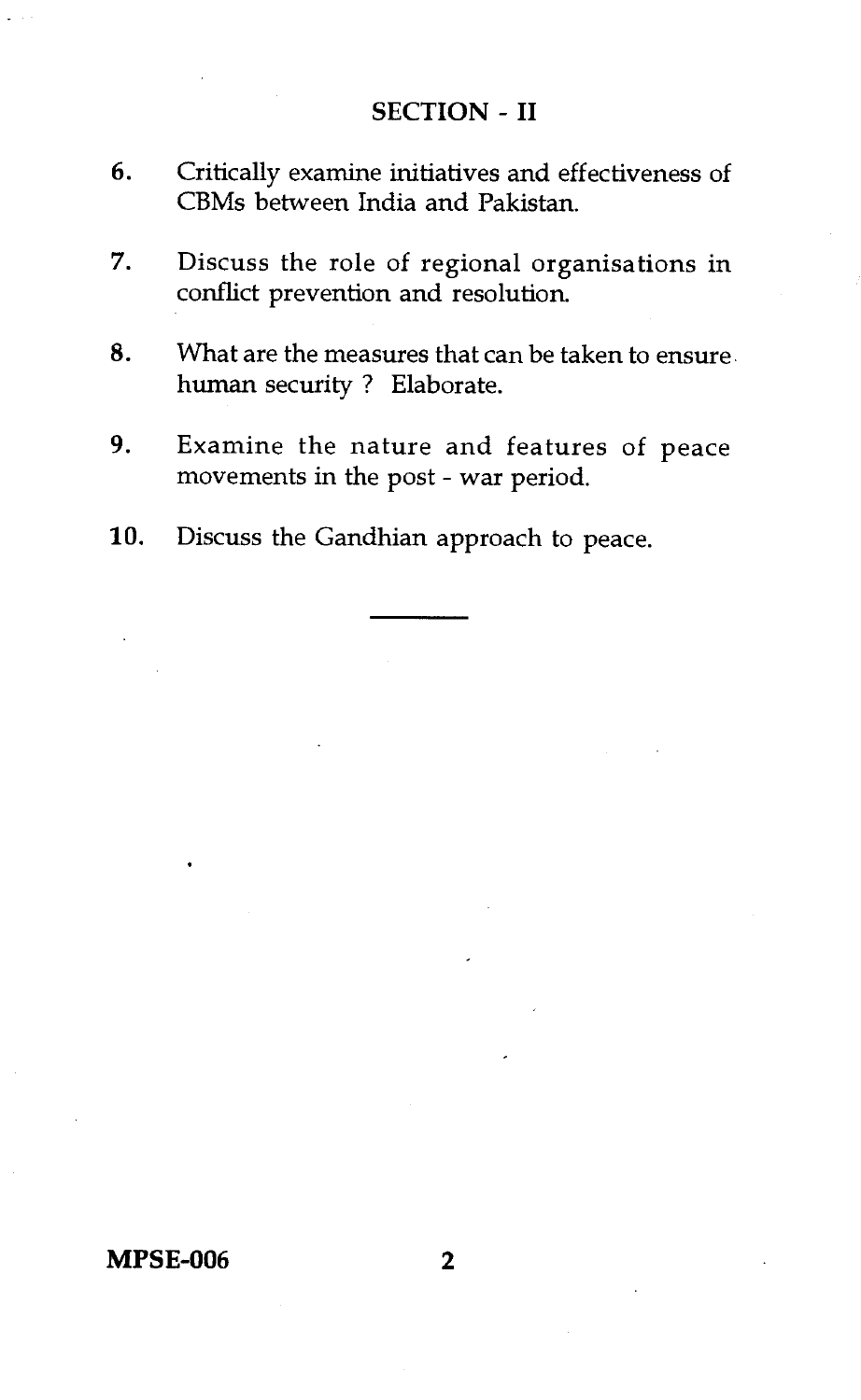पम.पी.एस.ई.-006

स्नातकोत्तर उपाधि कार्यक्रम (राजनीति शास्त्र) सत्रांत परीक्षा दिसम्बर, 2017

# एम.पी.एस.ई.-006: शांति और द्वंद्व अध्ययन

समय : 2 घण्टे

अधिकतम अंक : 50

कुल **पाँच** प्रश्नों के उत्तर दें, प्रत्येक **अनुभाग** में से कम से कम **दो** नोट : प्रश्न चुनते हुये। **सभी** प्रश्नों के अंक **समान** हैं। प्रत्येक प्रश्न का उत्तर लगभग 400 शब्दों में दें।

## अनुभाग - I

- शांति की अवधारणा की व्याख्या कीजिये और प्रत्यक्ष और  $\mathbf 1$ . ढांचागत हिंसा के मध्य विभेद कीजिये।
- शांति के यंत्र के रूप में राज्य की भूमिका का आलोचनात्मक  $2.$ परीक्षण करें।
- द्वंद्व नियंत्रण और समाधान में नागरिक समाज की भूमिका की 3. चर्चा करें।
- युद्ध के यथार्थवादी विचार की व्याख्या करें।  $\boldsymbol{4}$ .
- अंतर्राष्ट्रीय शांति और सुरक्षा को कायम रखने के संदर्भ में 5. सुरक्षा परिषद् की शक्तियों का परीक्षण करें।

### **MPSE-006**

P.T.O.